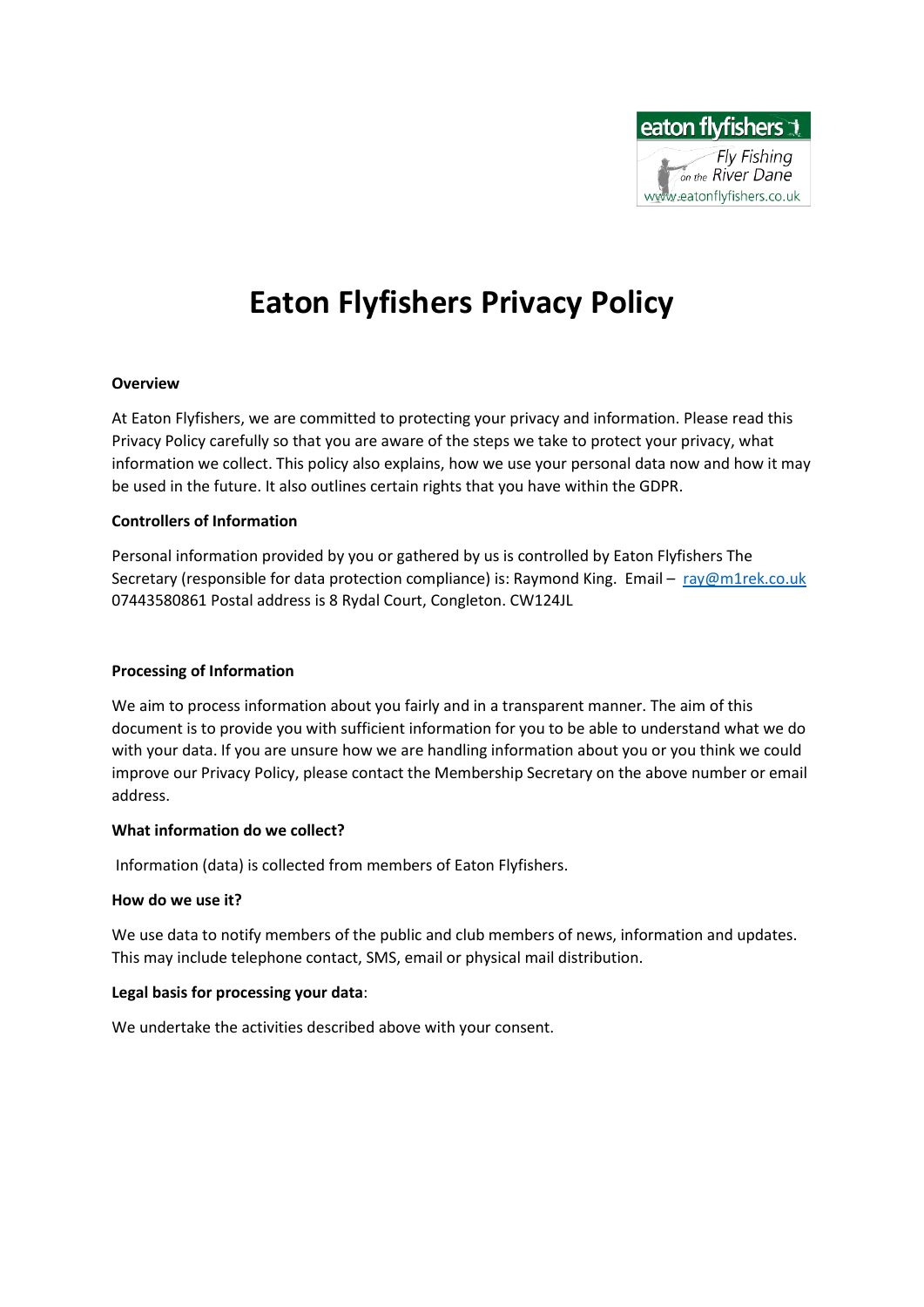

## **What we do with the information that we collect?**

We will use your information only for the purposed described above to ensure compliance with this Privacy Policy and the GDPR. This means that:

- We will not put any information about you in the public domain without your prior consent.
- We will not sell, exchange or transfer such information to third parties, without your prior consent, and
- We will not transfer personal data outside of the European Economic Area

# **Your consent?**

By reading this privacy policy, you consent to the use of any information provided by you, collected from you, or derived based on collected personal information by Eaton Flyfishers for the purposes described in this privacy notice. You have a right to withdraw your consent at any time for any of the processing activities that are based on your consent, by using the contact details above.

#### **Children below the age of 18**

• Written parental consent is required for children under the age of 18 who engage in Eaton Flyfishers events. Parents or guardians are encouraged to accompany children to such events.

# **Retention of data**

We collect personal information for specific purposes and comply with specific legal requirements:

• We endeavour to collect only the personal information required for those purposes.

• After that purpose(s) has been accomplished and if the personal information is no longer required, we will anonymise your data by removing any identifiable information or erase it.

# **Your rights**

You have the right to request at reasonable intervals, access to the personal information we hold about you. Please refer any access request to the contact details listed above. When requesting access to your personal data, provide as much detail as possible about what personal data you would like access to and include in the subject line that it regards an access request. For complying with your access request, we may ask you to provide us with evidence of your identity plus some additional information.